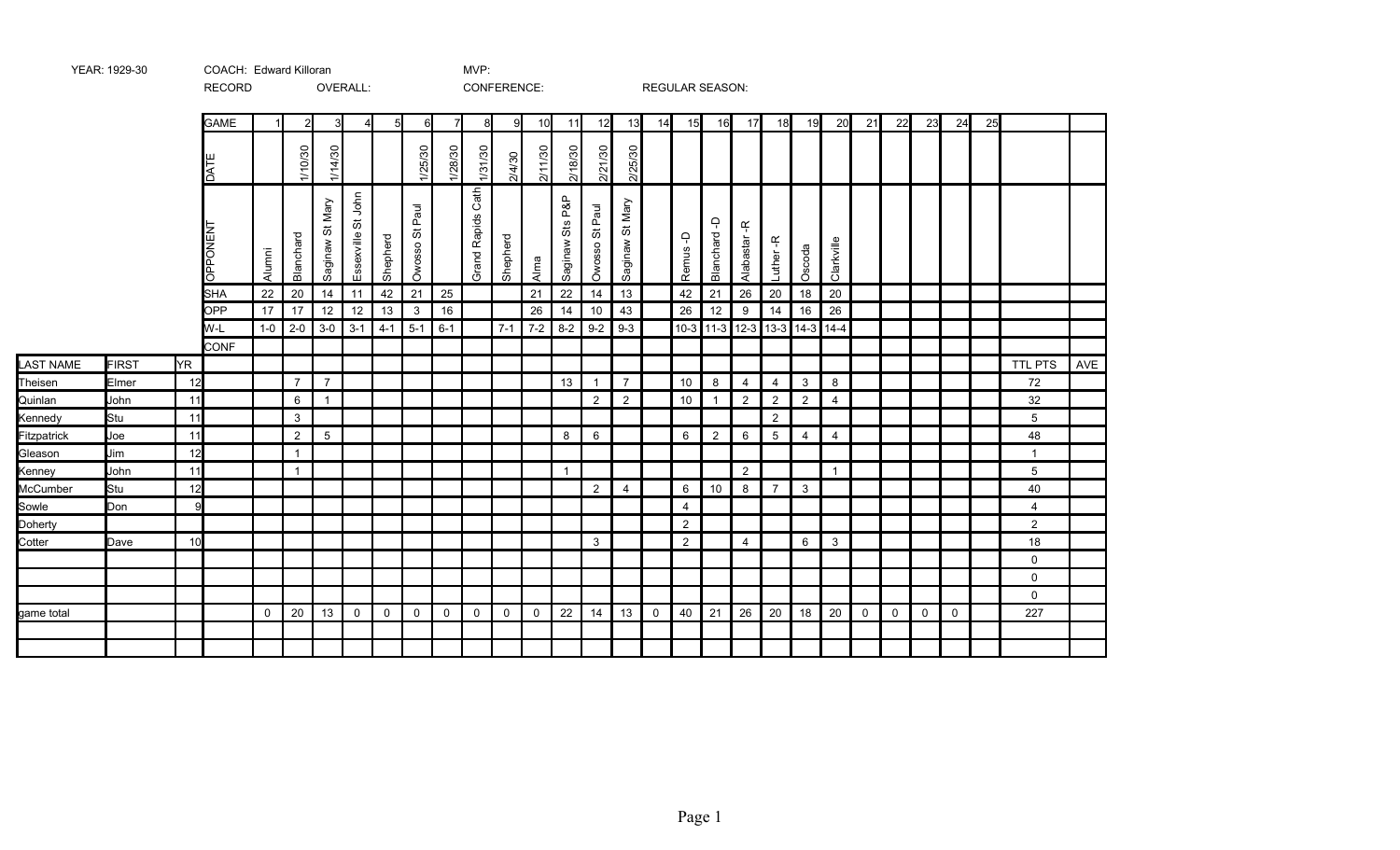|                  |              |     | RECORD          |          |                          |             | OVERALL:       |                |                 |                | CONFERENCE:       |                |                            |             |                              |              |                | <b>REGULAR SEASON:</b> |                |          |             |          |             |             |             |             |             |    |                     |     |
|------------------|--------------|-----|-----------------|----------|--------------------------|-------------|----------------|----------------|-----------------|----------------|-------------------|----------------|----------------------------|-------------|------------------------------|--------------|----------------|------------------------|----------------|----------|-------------|----------|-------------|-------------|-------------|-------------|-------------|----|---------------------|-----|
|                  |              |     | <b>GAME</b>     |          | $\mathfrak{p}$           | 3           | $\overline{4}$ | 5              | 6               | 7              | 8                 | 9              | 10                         | 11          | 12                           | 13           | 14             | 15                     | 16             | 17       | 18          | 19       | 20          | 21          | 22          | 23          | 24          | 25 |                     |     |
|                  |              |     | DATE            | 12/31/28 | 2/15/29                  | 2/22/29     | 1/25/29        | 1/29/29        | 2/1/29          | 2/5/29         | 2/9/29            | 2/12/29        | 2/15/29                    | 2/19/29     | 2/22/29                      | 2/26/29      |                | 3/1/29<br>%/29         | 3/7/29         | 3/8/29   |             |          |             |             |             |             |             |    |                     |     |
|                  |              |     | <b>LN3NOddO</b> | Alumni   | St Joseph<br>City<br>Bay | Owosso      | Essexville     | Saginaw St Joe | Owosso St Paul  | Saginaw St Joe | Paul<br>Owosso St | Breckenridge   | Joseph<br>5<br>City<br>Bay | Essexville  | P&P<br>$_{\rm s}$<br>Saginaw | Breckenridge | <b>MPHS</b>    | St Mary<br>Saginaw:    | Ļ<br>Blanchard | McBride  |             |          |             |             |             |             |             |    |                     |     |
|                  |              |     | SHA             | 15       | 25                       |             |                | 25             | 21              | 33             | 18                | 43             |                            | 22          | 22                           |              | 14             | 26                     |                | 21       |             |          |             |             |             |             |             |    |                     |     |
|                  |              |     | <b>OPP</b>      | 9        | 13                       |             |                | 8              | 23              | $\overline{7}$ | 9                 | $\overline{4}$ |                            | 6           | 15                           |              | 35             | 12                     |                | 25       |             |          |             |             |             |             |             |    |                     |     |
|                  |              |     | W-L             |          |                          |             |                |                |                 |                |                   |                |                            |             |                              |              |                |                        |                |          |             |          |             |             |             |             |             |    |                     |     |
|                  |              |     | <b>CONF</b>     |          |                          |             |                |                |                 |                |                   |                |                            |             |                              |              |                |                        |                |          |             |          |             |             |             |             |             |    |                     |     |
| <b>LAST NAME</b> | <b>FIRST</b> | YR. |                 |          |                          |             |                |                |                 |                |                   |                |                            |             |                              |              |                |                        |                |          |             |          |             |             |             |             |             |    | <b>TTL PTS</b>      | AVE |
| McCumber         | Stu          | 11  |                 | 6        |                          |             |                |                |                 |                |                   |                |                            |             | 10                           |              |                |                        |                |          |             |          |             |             |             |             |             |    | 16                  |     |
| Theisen          | Elmer        | 11  |                 |          |                          |             |                | 11             | $\overline{4}$  |                |                   |                |                            |             | $\mathbf{2}$                 |              | $\overline{2}$ |                        |                |          |             |          |             |             |             |             |             |    | 19                  |     |
| Kane             | Phil         | 12  |                 |          |                          |             |                | 6              | $\overline{7}$  |                |                   |                |                            |             | 6                            |              | $\overline{7}$ |                        |                |          |             |          |             |             |             |             |             |    | 26                  |     |
| MacDonnell       | Jim          | 12  |                 |          |                          |             |                |                | 5               |                |                   |                |                            |             |                              |              | 3              |                        |                |          |             |          |             |             |             |             |             |    | 8                   |     |
| Quinlan          | John         | 10  |                 |          |                          |             |                |                | $5\phantom{.0}$ |                |                   |                |                            |             | $\overline{4}$               |              | $\overline{2}$ |                        |                |          |             |          |             |             |             |             |             |    | 11                  |     |
| Fitzpatrick      | Joe          | 10  |                 |          |                          |             |                |                |                 |                |                   |                |                            |             |                              |              |                |                        |                |          |             |          |             |             |             |             |             |    | 0                   |     |
|                  |              |     |                 |          |                          |             |                |                |                 |                |                   |                |                            |             |                              |              |                |                        |                |          |             |          |             |             |             |             |             |    | 0                   |     |
|                  |              |     |                 |          |                          |             |                |                |                 |                |                   |                |                            |             |                              |              |                |                        |                |          |             |          |             |             |             |             |             |    | $\mathsf{O}$        |     |
|                  |              |     |                 |          |                          |             |                |                |                 |                |                   |                |                            |             |                              |              |                |                        |                |          |             |          |             |             |             |             |             |    | $\mathbf 0$         |     |
|                  |              |     |                 |          |                          |             |                |                |                 |                |                   |                |                            |             |                              |              |                |                        |                |          |             |          |             |             |             |             |             |    | 0                   |     |
|                  |              |     |                 |          |                          |             |                |                |                 |                |                   |                |                            |             |                              |              |                |                        |                |          |             |          |             |             |             |             |             |    | $\mathsf{O}$        |     |
|                  |              |     |                 |          |                          |             |                |                |                 |                |                   |                |                            |             |                              |              |                |                        |                |          |             |          |             |             |             |             |             |    | $\mathsf{O}\xspace$ |     |
|                  |              |     |                 |          |                          |             |                |                |                 |                |                   |                |                            |             |                              |              |                |                        |                |          |             |          |             |             |             |             |             |    | $\mathbf 0$         |     |
| game total       |              |     |                 | 6        | $\mathbf 0$              | $\mathbf 0$ | $\mathbf 0$    | 17             | 21              | $\mathbf 0$    | $\mathbf 0$       | $\mathbf{0}$   | $\mathbf 0$                | $\mathbf 0$ | 22                           | $\mathbf 0$  | 14             | $\mathbf 0$            | $\mathbf 0$    | $\Omega$ | $\mathbf 0$ | $\Omega$ | $\mathbf 0$ | $\mathbf 0$ | $\mathbf 0$ | $\mathbf 0$ | $\mathbf 0$ |    | 80                  |     |
|                  |              |     |                 |          |                          |             |                |                |                 |                |                   |                |                            |             |                              |              |                |                        |                |          |             |          |             |             |             |             |             |    |                     |     |
|                  |              |     |                 |          |                          |             |                |                |                 |                |                   |                |                            |             |                              |              |                |                        |                |          |             |          |             |             |             |             |             |    |                     |     |

George Pappin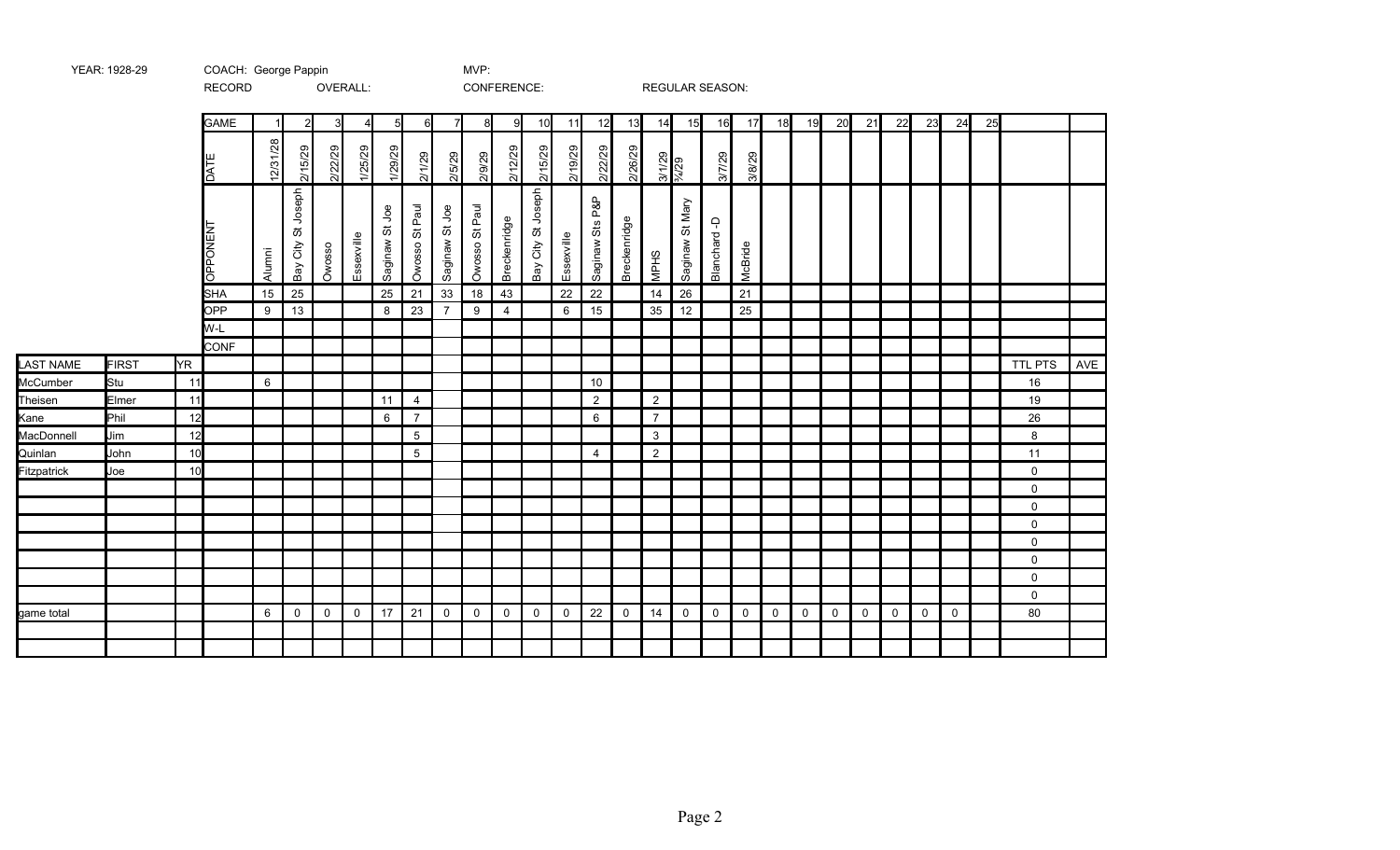|                  |              |     | RECORD          |                                        |                |                       | OVERALL: 3-10                    |                  |             |                       | CONFERENCE:    |          |                    |                              |             |                |                |                | REGULAR SEASON: 3-9 |                |          |             |             |             |             |             |             |    |                |     |
|------------------|--------------|-----|-----------------|----------------------------------------|----------------|-----------------------|----------------------------------|------------------|-------------|-----------------------|----------------|----------|--------------------|------------------------------|-------------|----------------|----------------|----------------|---------------------|----------------|----------|-------------|-------------|-------------|-------------|-------------|-------------|----|----------------|-----|
|                  |              |     | <b>GAME</b>     | 1                                      | $\overline{2}$ | 3 <sup>l</sup>        | 4                                | $5 \blacksquare$ | 6           | $\overline{7}$        | 8              | -91      | 10                 | 11                           | 12          | 13             | 14             | 15             | 16                  | 17             | 18       | 19          | 20          | 21          | 22          | 23          | 24          | 25 |                |     |
|                  |              |     | DATE            | 1/13/28                                | 1/17/28        | 1/20/28               | 1/24/28                          | 1/31/28          | 2/4/28      | 2/7/28                | 2/14/28        | 2/21/28  | 2/24/28            | 2/28/28                      |             | 3/1/28         | 3/6/28         |                |                     |                |          |             |             |             |             |             |             |    |                |     |
|                  |              |     | <b>DPPONENT</b> | John<br>$\breve{\sigma}$<br>Essexville | Clare          | St Joe<br>City<br>Bay | Paul<br>5<br>Owosso <sup>'</sup> | <b>MPHS</b>      | Shepherd    | St John<br>Essexville | Shepherd       | Clare    | St Mary<br>Saginaw | P&P<br>$_{\rm s}$<br>Saginaw |             | St Louis       | <b>MPHS</b>    |                |                     |                |          |             |             |             |             |             |             |    |                |     |
|                  |              |     | <b>SHA</b>      | 11                                     | 12             | 13                    | 23                               | 10               | 15          | 14                    | 17             | 8        | 15                 | 14                           |             |                | 10             |                |                     |                |          |             |             |             |             |             |             |    |                |     |
|                  |              |     | OPP             | 28                                     | 23             | 14                    | $\overline{5}$                   | 9                | 17          | 15                    | 22             | 38       | 23                 | 12                           |             |                | 13             |                |                     |                |          |             |             |             |             |             |             |    |                |     |
|                  |              |     | W-L             | $0 - 1$                                | $0 - 2$        | $0-3$                 | $1-3$                            | $2 - 3$          | $2 - 4$     | $2 - 5$               | $2 - 6$        | $2 - 7$  | $2 - 8$            | $3 - 8$                      |             |                | $3-9$ 3-10     |                |                     |                |          |             |             |             |             |             |             |    |                |     |
|                  |              |     | <b>CONF</b>     |                                        |                |                       |                                  |                  |             |                       |                |          |                    |                              |             |                |                |                |                     |                |          |             |             |             |             |             |             |    |                |     |
| <b>LAST NAME</b> | <b>FIRST</b> | YR. |                 |                                        |                |                       |                                  |                  |             |                       |                |          |                    |                              |             |                |                |                |                     |                |          |             |             |             |             |             |             |    | <b>TTL PTS</b> | AVE |
| Theisen          | Elmer        | 10  |                 |                                        | $\overline{2}$ | $\mathbf{1}$          | $\mathbf{3}$                     |                  |             | 2                     | $\overline{2}$ |          | 5                  | 2                            |             |                | $\overline{2}$ |                |                     |                |          |             |             |             |             |             |             |    | 19             |     |
| McGuirk          |              |     |                 |                                        | $\overline{2}$ |                       | $\mathbf{1}$                     |                  |             | $\overline{2}$        | 3              |          |                    |                              |             |                |                |                |                     |                |          |             |             |             |             |             |             |    | 8              |     |
| Quinlan          | John         | 9   |                 |                                        | $\overline{2}$ |                       |                                  |                  |             |                       |                |          | $\overline{2}$     |                              |             |                |                |                |                     |                |          |             |             |             |             |             |             |    | $\overline{4}$ |     |
| Theisen          | Cliff        | 12  |                 |                                        | $\overline{2}$ | $\overline{4}$        | 16                               |                  |             | 9                     | $\overline{7}$ |          | 6                  | 10                           |             |                | 5              |                |                     |                |          |             |             |             |             |             |             |    | 59             |     |
| MacDonnell       | Jim          | 11  |                 |                                        | 2              | $\overline{4}$        |                                  |                  |             |                       |                |          |                    |                              |             |                |                |                |                     |                |          |             |             |             |             |             |             |    | 6              |     |
| Kane             | Phil         | 11  |                 |                                        |                |                       | 3                                |                  |             | $\overline{1}$        | 5              |          | $\mathbf{1}$       |                              |             |                | $\overline{1}$ |                |                     |                |          |             |             |             |             |             |             |    | 11             |     |
| Gleason          | Jim          | 10  |                 |                                        |                |                       |                                  |                  |             |                       |                |          | $\overline{1}$     |                              |             |                |                |                |                     |                |          |             |             |             |             |             |             |    | $\overline{1}$ |     |
| McCumber         | Stu          | 10  |                 |                                        |                |                       |                                  |                  |             |                       |                |          |                    | $\overline{2}$               |             |                |                |                |                     |                |          |             |             |             |             |             |             |    | $\overline{2}$ |     |
| Casey            | Joe          | 12  |                 |                                        |                |                       |                                  |                  |             |                       |                |          |                    |                              |             |                | $\overline{2}$ |                |                     |                |          |             |             |             |             |             |             |    | $\overline{2}$ |     |
|                  |              |     |                 |                                        |                |                       |                                  |                  |             |                       |                |          |                    |                              |             |                |                |                |                     |                |          |             |             |             |             |             |             |    | $\mathsf{O}$   |     |
|                  |              |     |                 |                                        |                |                       |                                  |                  |             |                       |                |          |                    |                              |             |                |                |                |                     |                |          |             |             |             |             |             |             |    | $\mathsf{O}$   |     |
|                  |              |     |                 |                                        |                |                       |                                  |                  |             |                       |                |          |                    |                              |             |                |                |                |                     |                |          |             |             |             |             |             |             |    | 0              |     |
|                  |              |     |                 |                                        |                |                       |                                  |                  |             |                       |                |          |                    |                              |             |                |                |                |                     |                |          |             |             |             |             |             |             |    | 0              |     |
| game total       |              |     |                 | $\mathbf 0$                            | $10\,$         | 9                     | 23                               | $\mathbf 0$      | $\mathsf 0$ | 14                    | 17             | $\Omega$ | 15                 | 14                           | $\mathbf 0$ | $\overline{0}$ | 10             | $\overline{0}$ | $\mathbf 0$         | $\overline{0}$ | $\Omega$ | $\mathbf 0$ | $\mathbf 0$ | $\mathbf 0$ | $\mathbf 0$ | $\mathbf 0$ | $\mathbf 0$ |    | 112            |     |
|                  |              |     |                 |                                        |                |                       |                                  |                  |             |                       |                |          |                    |                              |             |                |                |                |                     |                |          |             |             |             |             |             |             |    |                |     |
|                  |              |     |                 |                                        |                |                       |                                  |                  |             |                       |                |          |                    |                              |             |                |                |                |                     |                |          |             |             |             |             |             |             |    |                |     |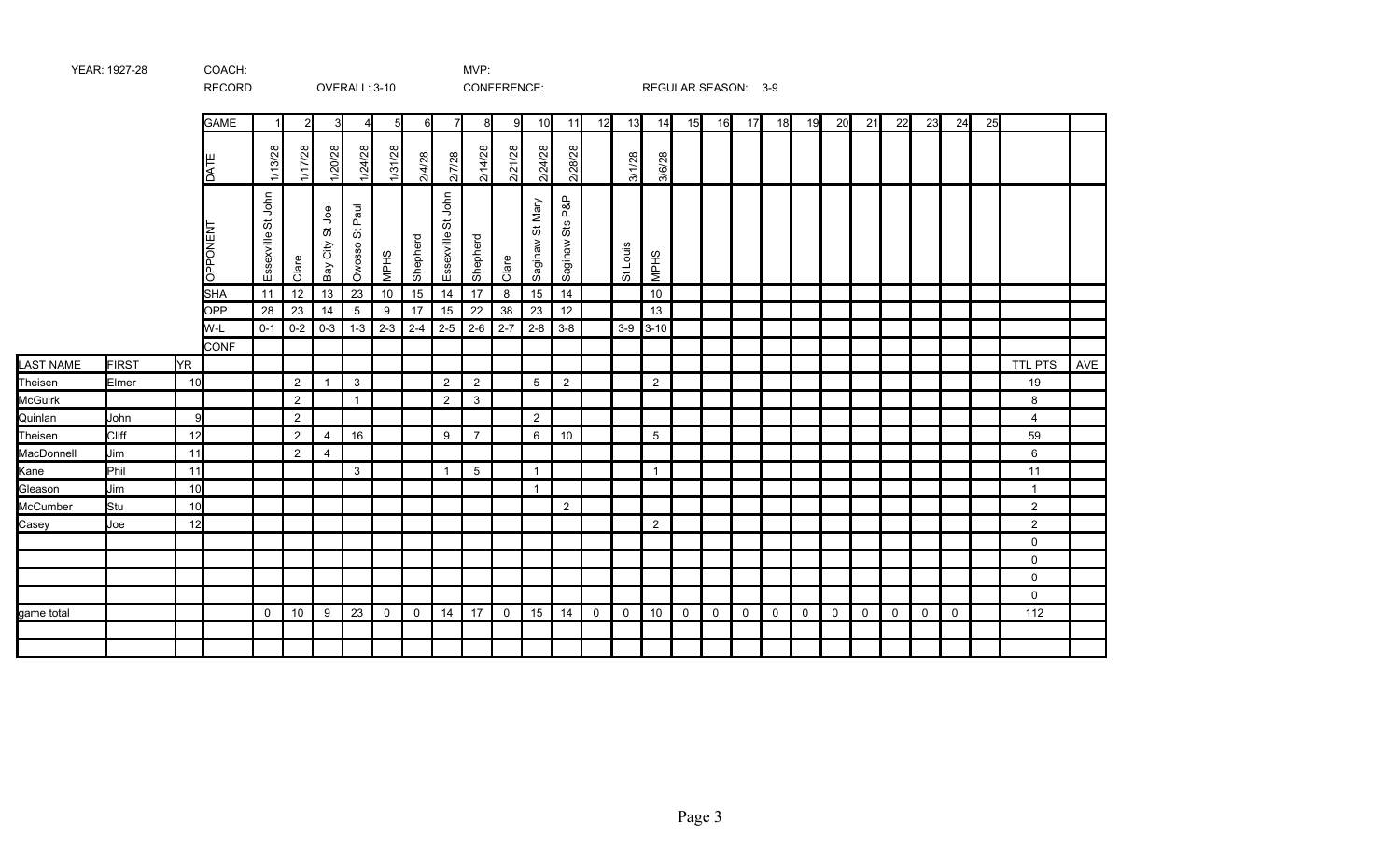|                |              |      | <b>RECORD</b>   |                |                 |                            | OVERALL:           |                 |                     |                |                      | CONFERENCE:    |                   |                    |                |              | REGULAR SEASON:   |              |             |             |             |             |             |             |              |             |             |    |                |     |
|----------------|--------------|------|-----------------|----------------|-----------------|----------------------------|--------------------|-----------------|---------------------|----------------|----------------------|----------------|-------------------|--------------------|----------------|--------------|-------------------|--------------|-------------|-------------|-------------|-------------|-------------|-------------|--------------|-------------|-------------|----|----------------|-----|
|                |              |      | <b>GAME</b>     |                | $\overline{c}$  | 3                          | 4                  | 5 <sup>1</sup>  | 6                   | 7              | 8                    | 9              | 10                | 11                 | 12             | 13           | 14                | 15           | 16          | 17          | 18          | 19          | 20          | 21          | 22           | 23          | 24          | 25 |                |     |
|                |              |      | <b>DATE</b>     |                | 1/7/27          | 1/14/27                    | 1/21/27            | 1/24/27         | 1/28/27             | 2/4/27         | 2/11/27              | 2/24/27        |                   | 3/2/27             | 3/5/27         |              |                   |              |             |             |             |             |             |             |              |             |             |    |                |     |
|                |              |      | <b>DPPONENT</b> | Alumni         | Saginaw St Mary | Central Normal<br>Reserves | Essexville St John | Saginaw St Mary | Anne<br>5<br>Alpena | Clare          | Sac Heart<br>Merrill | Clare          | St Anne<br>Alpena | St Mary<br>Saginaw | <b>MPHS</b>    |              | at Alma<br>$\Box$ |              |             |             |             |             |             |             |              |             |             |    |                |     |
|                |              |      | <b>SHA</b>      | 23             | 14              | 11                         | $9\,$              |                 | 19                  | 13             | 12                   | $\overline{7}$ | 9                 | $\overline{4}$     | $\overline{4}$ |              |                   |              |             |             |             |             |             |             |              |             |             |    |                |     |
|                |              |      | OPP             | 11             | 16              | 17                         | 17                 |                 | 25                  | 21             | 21                   | 16             | 19                | 16                 | 28             |              |                   |              |             |             |             |             |             |             |              |             |             |    |                |     |
|                |              |      | W-L             |                |                 |                            |                    |                 |                     |                |                      |                |                   |                    |                |              |                   |              |             |             |             |             |             |             |              |             |             |    |                |     |
|                |              |      | <b>CONF</b>     |                |                 |                            |                    |                 |                     |                |                      |                |                   |                    |                |              |                   |              |             |             |             |             |             |             |              |             |             |    |                |     |
| LAST NAME      | <b>FIRST</b> | YR.  |                 |                |                 |                            |                    |                 |                     |                |                      |                |                   |                    |                |              |                   |              |             |             |             |             |             |             |              |             |             |    | TTL PTS        | AVE |
| Theisen        | Cliff        | 11   |                 | 13             | $\overline{7}$  |                            |                    |                 | 6                   | 8              |                      | $\mathbf{1}$   |                   |                    | $\overline{2}$ |              |                   |              |             |             |             |             |             |             |              |             |             |    | 37             |     |
| Claffey        | Homer        | 12   |                 | $\overline{4}$ | $\mathbf 2$     |                            |                    |                 |                     | $\mathbf{3}$   |                      | $\overline{2}$ |                   |                    |                |              |                   |              |             |             |             |             |             |             |              |             |             |    | 11             |     |
| Fitzpatrick    | Frank        | 12   |                 | 6              | $\overline{4}$  |                            |                    |                 | 10                  |                |                      |                | 6                 | $\overline{2}$     |                |              |                   |              |             |             |             |             |             |             |              |             |             |    | 28             |     |
| Donohue        | Ken/Joe      | 1112 |                 |                |                 |                            |                    |                 | $\overline{2}$      | $\overline{2}$ |                      | $\overline{2}$ | 1                 | $\overline{1}$     |                |              |                   |              |             |             |             |             |             |             |              |             |             |    | 8              |     |
| <b>McGuirk</b> |              |      |                 |                |                 |                            |                    |                 |                     |                |                      | 2              |                   | $\overline{1}$     |                |              |                   |              |             |             |             |             |             |             |              |             |             |    | $\mathbf{3}$   |     |
| Theisen        | Elmer        | 9    |                 |                |                 |                            |                    |                 |                     |                |                      |                | $\overline{2}$    | $\overline{1}$     |                |              |                   |              |             |             |             |             |             |             |              |             |             |    | 3              |     |
| MacDonnell     | Jim          | 10   |                 |                |                 |                            |                    |                 |                     |                |                      |                |                   |                    | $\overline{2}$ |              |                   |              |             |             |             |             |             |             |              |             |             |    | $\overline{2}$ |     |
|                |              |      |                 |                |                 |                            |                    |                 |                     |                |                      |                |                   |                    |                |              |                   |              |             |             |             |             |             |             |              |             |             |    | $\mathsf{O}$   |     |
|                |              |      |                 |                |                 |                            |                    |                 |                     |                |                      |                |                   |                    |                |              |                   |              |             |             |             |             |             |             |              |             |             |    | $\mathsf{O}$   |     |
|                |              |      |                 |                |                 |                            |                    |                 |                     |                |                      |                |                   |                    |                |              |                   |              |             |             |             |             |             |             |              |             |             |    | 0              |     |
|                |              |      |                 |                |                 |                            |                    |                 |                     |                |                      |                |                   |                    |                |              |                   |              |             |             |             |             |             |             |              |             |             |    | $\mathsf{O}$   |     |
|                |              |      |                 |                |                 |                            |                    |                 |                     |                |                      |                |                   |                    |                |              |                   |              |             |             |             |             |             |             |              |             |             |    | 0              |     |
|                |              |      |                 |                |                 |                            |                    |                 |                     |                |                      |                |                   |                    |                |              |                   |              |             |             |             |             |             |             |              |             |             |    | 0              |     |
| game total     |              |      |                 | 23             | 13              | $\mathbf 0$                | $\mathbf 0$        | $\mathbf 0$     | 18                  | 13             | $\mathbf 0$          | $\overline{7}$ | 9                 | $5\overline{)}$    | $\overline{4}$ | $\mathsf{O}$ | $\mathbf 0$       | $\mathsf{O}$ | $\mathbf 0$ | $\mathbf 0$ | $\mathbf 0$ | $\mathbf 0$ | $\mathbf 0$ | $\mathbf 0$ | $\mathsf{O}$ | $\mathbf 0$ | $\mathbf 0$ |    | 92             |     |
|                |              |      |                 |                |                 |                            |                    |                 |                     |                |                      |                |                   |                    |                |              |                   |              |             |             |             |             |             |             |              |             |             |    |                |     |
|                |              |      |                 |                |                 |                            |                    |                 |                     |                |                      |                |                   |                    |                |              |                   |              |             |             |             |             |             |             |              |             |             |    |                |     |

## YEAR: 1926-27 COACH: Larry Hutchinson MVP: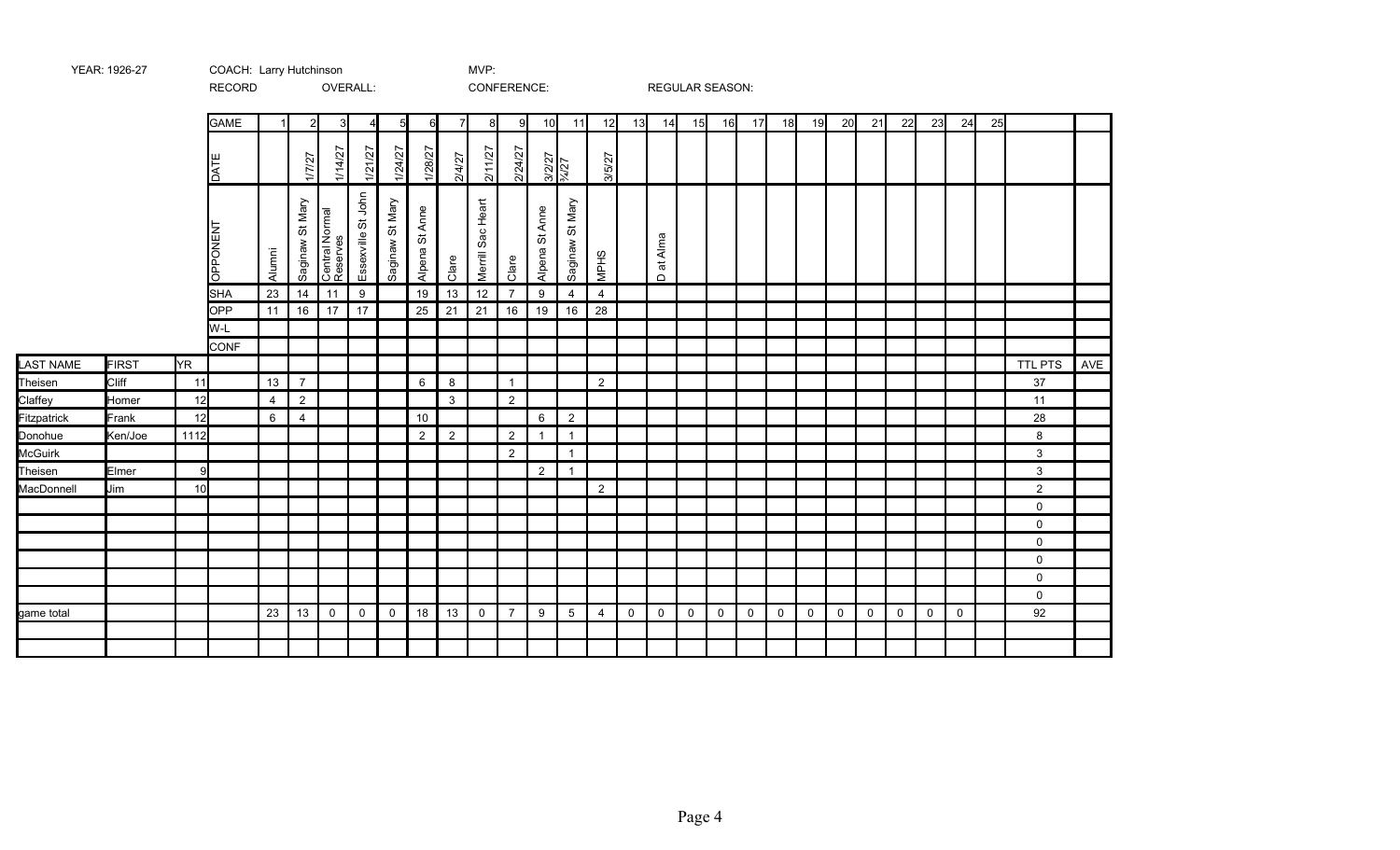|                  |              |              | RECORD          |                  |                 |                   | OVERALL:                        |                |                 |                |              | CONFERENCE:           |                      |                                |             |                |              |                | <b>REGULAR SEASON:</b> |              |             |              |             |              |              |              |             |    |         |     |
|------------------|--------------|--------------|-----------------|------------------|-----------------|-------------------|---------------------------------|----------------|-----------------|----------------|--------------|-----------------------|----------------------|--------------------------------|-------------|----------------|--------------|----------------|------------------------|--------------|-------------|--------------|-------------|--------------|--------------|--------------|-------------|----|---------|-----|
|                  |              |              | <b>GAME</b>     |                  | 2               | $\overline{3}$    | Δ                               | 5 <sub>l</sub> | 6               | $\overline{7}$ | 8            | -9I                   | 10                   | 11                             | 12          | 13             | 14           | 15             | 16                     | 17           | 18          | 19           | 20          | 21           | 22           | 23           | 24          | 25 |         |     |
|                  |              |              | <b>DATE</b>     |                  | 1/8/26          | 1/15/26           | 1/22/26                         |                | 2/5/26          |                | 2/19/26      | 2/26/26               | 3/6/26               | 3/5/26                         |             | 3/18/26        |              |                |                        |              |             |              |             |              |              |              |             |    |         |     |
|                  |              |              | <b>OPPONENT</b> | Muskegon St Mary | Saginaw Sts P&P | Saginaw St Joseph | St Mary<br>Saginaw <sup>9</sup> |                | lonia           |                | <b>MPHS</b>  | P&P<br>Sts<br>Saginaw | St Bernard<br>Alpena | P&P<br>$\frac{25}{3}$<br>lonia |             | Edmore**       |              |                |                        |              |             |              |             |              |              |              |             |    |         |     |
|                  |              |              | <b>SHA</b>      | 16               | 13              | 24                | $10\,$                          |                | 13              |                | 10           | 17                    |                      |                                |             | 14             |              |                |                        |              |             |              |             |              |              |              |             |    |         |     |
|                  |              |              | OPP             | 13               | 34              | 18                | 11                              |                | 6               |                | 18           | 14                    |                      |                                |             | 17             |              |                |                        |              |             |              |             |              |              |              |             |    |         |     |
|                  |              |              | W-L             | $1-0$            | $1 - 1$         | $2 - 1$           | $2 - 2$                         |                |                 |                |              |                       |                      |                                |             |                |              |                |                        |              |             |              |             |              |              |              |             |    |         |     |
|                  |              |              | <b>CONF</b>     |                  |                 |                   |                                 |                |                 |                |              |                       |                      |                                |             |                |              |                |                        |              |             |              |             |              |              |              |             |    |         |     |
| <b>LAST NAME</b> | <b>FIRST</b> | YR.          |                 |                  |                 |                   |                                 |                |                 |                |              |                       |                      |                                |             |                |              |                |                        |              |             |              |             |              |              |              |             |    | TTL PTS | AVE |
| Theisen          | Cliff        | 10           |                 | $\overline{7}$   | $\mathbf{3}$    | $\overline{4}$    | $\mathbf{3}$                    |                |                 |                |              |                       |                      |                                |             |                |              |                |                        |              |             |              |             |              |              |              |             |    | 17      |     |
| Sweeney          | Larry        | 12           |                 | $5\phantom{.0}$  | 6               | 10                | $\mathbf{3}$                    |                |                 |                |              |                       |                      |                                |             |                |              |                |                        |              |             |              |             |              |              |              |             |    | 24      |     |
| Garvin           | Dan          | 12           |                 |                  | $\overline{2}$  | $6\phantom{.}$    | $\overline{2}$                  |                | $5\phantom{.0}$ |                |              | 9                     |                      |                                |             |                |              |                |                        |              |             |              |             |              |              |              |             |    | 24      |     |
| Dondero          | Joe          | 12           |                 |                  | $\mathbf{1}$    | $\overline{2}$    | $\overline{2}$                  |                | $5\phantom{.0}$ |                |              |                       |                      |                                |             |                |              |                |                        |              |             |              |             |              |              |              |             |    | 10      |     |
| Fitzpatrick      | Frank        | 11           |                 |                  | $\mathbf 1$     | $\overline{2}$    |                                 |                | $\mathbf{3}$    |                |              |                       |                      |                                |             |                |              |                |                        |              |             |              |             |              |              |              |             |    | 6       |     |
| Kennedy          | Frank        | $\mathbf{q}$ |                 |                  |                 |                   |                                 |                |                 |                |              |                       |                      |                                |             |                |              |                |                        |              |             |              |             |              |              |              |             |    | 0       |     |
|                  |              |              |                 |                  |                 |                   |                                 |                |                 |                |              |                       |                      |                                |             |                |              |                |                        |              |             |              |             |              |              |              |             |    | 0       |     |
|                  |              |              |                 |                  |                 |                   |                                 |                |                 |                |              |                       |                      |                                |             |                |              |                |                        |              |             |              |             |              |              |              |             |    | 0       |     |
|                  |              |              |                 |                  |                 |                   |                                 |                |                 |                |              |                       |                      |                                |             |                |              |                |                        |              |             |              |             |              |              |              |             |    | 0       |     |
|                  |              |              |                 |                  |                 |                   |                                 |                |                 |                |              |                       |                      |                                |             |                |              |                |                        |              |             |              |             |              |              |              |             |    | 0       |     |
|                  |              |              |                 |                  |                 |                   |                                 |                |                 |                |              |                       |                      |                                |             |                |              |                |                        |              |             |              |             |              |              |              |             |    | 0       |     |
|                  |              |              |                 |                  |                 |                   |                                 |                |                 |                |              |                       |                      |                                |             |                |              |                |                        |              |             |              |             |              |              |              |             |    | 0       |     |
|                  |              |              |                 |                  |                 |                   |                                 |                |                 |                |              |                       |                      |                                |             |                |              |                |                        |              |             |              |             |              |              |              |             |    | 0       |     |
| game total       |              |              |                 | 12               | 13              | 24                | 10                              | $\mathbf 0$    | 13              | $\mathsf{O}$   | $\mathsf{O}$ | 9                     | $\mathbf 0$          | $\mathsf{O}$                   | $\mathbf 0$ | $\overline{0}$ | $\mathsf{O}$ | $\overline{0}$ | $\mathbf 0$            | $\mathbf{0}$ | $\mathbf 0$ | $\mathbf{0}$ | $\mathbf 0$ | $\mathsf{O}$ | $\mathsf{O}$ | $\mathsf{O}$ | $\mathbf 0$ |    | 81      |     |
|                  |              |              |                 |                  |                 |                   |                                 |                |                 |                |              |                       |                      |                                |             |                |              |                |                        |              |             |              |             |              |              |              |             |    |         |     |
|                  |              |              |                 |                  |                 |                   |                                 |                |                 |                |              |                       |                      |                                |             |                |              |                |                        |              |             |              |             |              |              |              |             |    |         |     |

\*\* Central Normal Tourney

YEAR: 1925-26 **COACH: "Skeets" Haight** MVP: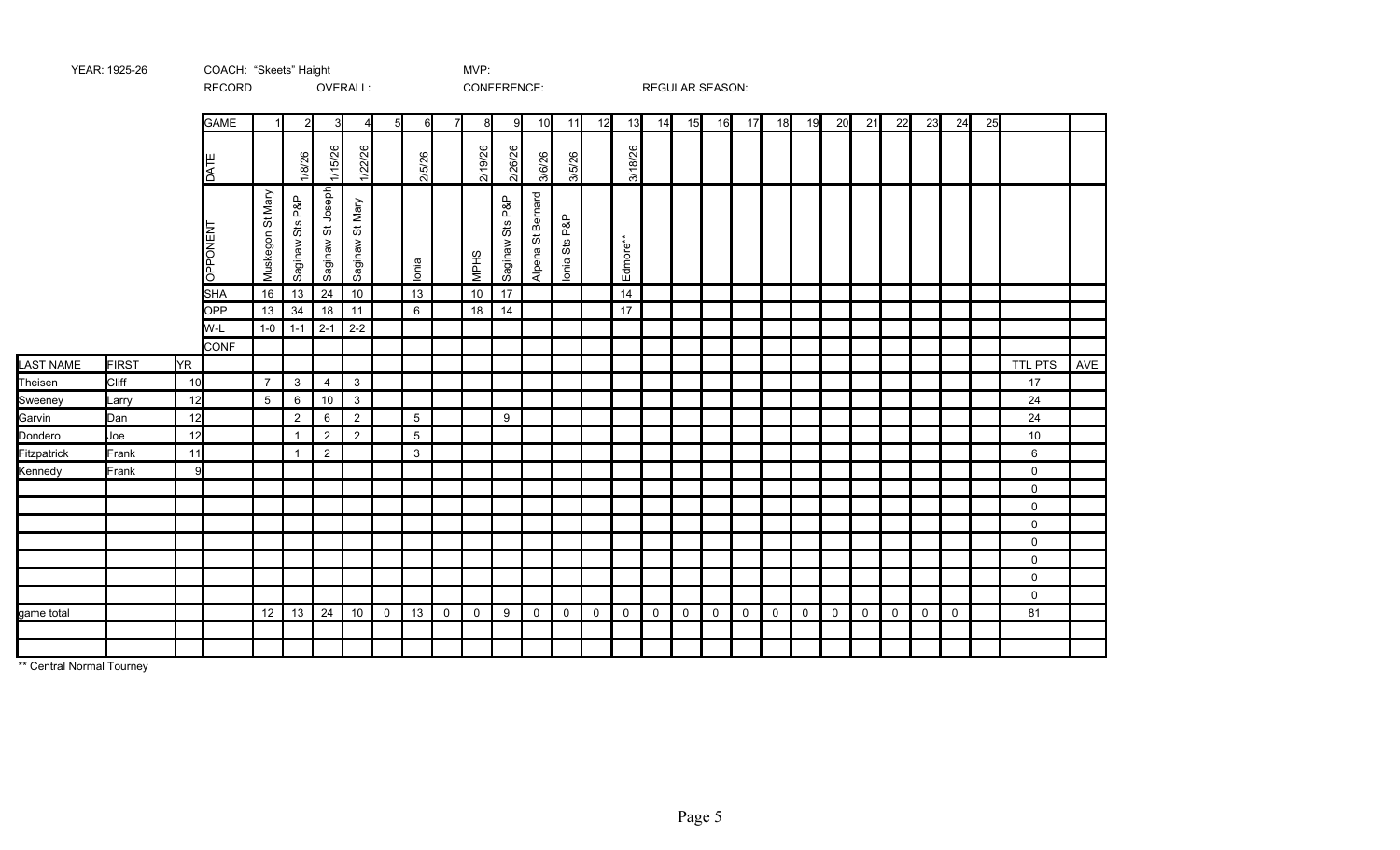|            |              |     | RECORD          |                |                      |              | OVERALL: 10-2      |                   |                 |                 |                    | CONFERENCE:   |                |                               |             |             | REGULAR SEASON: 9-1    |             |             |             |             |             |             |             |             |             |                     |    |                |     |
|------------|--------------|-----|-----------------|----------------|----------------------|--------------|--------------------|-------------------|-----------------|-----------------|--------------------|---------------|----------------|-------------------------------|-------------|-------------|------------------------|-------------|-------------|-------------|-------------|-------------|-------------|-------------|-------------|-------------|---------------------|----|----------------|-----|
|            |              |     | <b>GAME</b>     | $\overline{ }$ | $\mathcal{P}$        |              | 4                  | $5 \blacksquare$  | $6\blacksquare$ | 7               | 8                  | 9             | 10             | 11                            | 12          | 13          | 14                     | 15          | 16          | 17          | 18          | 19          | 20          | 21          | 22          | 23          | 24                  | 25 |                |     |
|            |              |     | DATE            |                | 1/9/25               |              | 1/16/25            | 1/23/25           | 1/27/25         | 2/6/25          | 2/13/25            | 2/20/25       | 2/25/25        | 3/6/25                        |             | 3/19/25     |                        |             |             |             |             |             |             |             |             |             |                     |    |                |     |
|            |              |     | <b>OPPONENT</b> |                | Sac Heart<br>Merrill |              | Sts P&P<br>Saginaw | Merrill Sac Heart | Saginaw St Mary | Saginaw St Mary | P&P<br>Saginaw Sts | Ionia Sts P&P | Saginaw St Joe | P&P<br>$\frac{3}{5}$<br>lonia |             | Shepherd**  | Lakeview <sup>**</sup> |             |             |             |             |             |             |             |             |             |                     |    |                |     |
|            |              |     | <b>SHA</b>      |                | 26                   |              | 20                 | $34\,$            | 14              | 25              | 19                 | 21            | 17             | 10                            |             | 19          | 10 <sub>1</sub>        |             |             |             |             |             |             |             |             |             |                     |    |                |     |
|            |              |     | <b>OPP</b>      |                | $10$                 |              | 19                 | $\overline{2}$    | $20\,$          | 11              | 18                 | 19            | 10             | 8                             |             | 6           | 12                     |             |             |             |             |             |             |             |             |             |                     |    |                |     |
|            |              |     | W-L             |                |                      |              | $3-0$              | $4-0$             | $4 - 1$         | $5 - 1$         | $6 - 1$            | $7 - 1$       | $8 - 1$        | $9 - 1$                       |             |             | 10-1 10-2              |             |             |             |             |             |             |             |             |             |                     |    |                |     |
|            |              |     | <b>CONF</b>     |                |                      |              |                    |                   |                 |                 |                    |               |                |                               |             |             |                        |             |             |             |             |             |             |             |             |             |                     |    |                |     |
| LAST NAME  | <b>FIRST</b> | YR. |                 |                |                      |              |                    |                   |                 |                 |                    |               |                |                               |             |             |                        |             |             |             |             |             |             |             |             |             |                     |    | TTL PTS        | AVE |
| Garvin     | Dan          | 11  |                 |                |                      |              |                    |                   |                 |                 |                    | 6             |                | $\mathbf{3}$                  |             |             |                        |             |             |             |             |             |             |             |             |             |                     |    | 9              |     |
| Sweeney    | Larry        | 11  |                 |                |                      |              | $\boldsymbol{8}$   |                   | $\overline{2}$  | $5\phantom{.0}$ | 6                  |               |                | $\overline{2}$                |             |             |                        |             |             |             |             |             |             |             |             |             |                     |    | 23             |     |
| Carey      |              |     |                 |                |                      |              | 8                  |                   | $\overline{5}$  | $5\phantom{.0}$ |                    |               |                | $\mathbf{1}$                  |             |             |                        |             |             |             |             |             |             |             |             |             |                     |    | 19             |     |
| McNamara   | Jim          | 12  |                 |                |                      |              | 2                  | 12                | $\overline{2}$  | $\overline{1}$  | 9                  | 12            |                | $\overline{2}$                |             |             |                        |             |             |             |             |             |             |             |             |             |                     |    | 40             |     |
| Dondero    | Joe          | 11  |                 |                |                      |              |                    |                   |                 |                 | $\overline{2}$     |               |                |                               |             |             |                        |             |             |             |             |             |             |             |             |             |                     |    | $\overline{2}$ |     |
| O'Sullivan | Jim          | 12  |                 |                |                      |              | 2                  |                   | $5\phantom{.0}$ |                 | $\overline{2}$     | $\mathbf{3}$  |                | 2                             |             |             |                        |             |             |             |             |             |             |             |             |             |                     |    | 14             |     |
|            |              |     |                 |                |                      |              |                    |                   |                 |                 |                    |               |                |                               |             |             |                        |             |             |             |             |             |             |             |             |             |                     |    | $\mathbf 0$    |     |
|            |              |     |                 |                |                      |              |                    |                   |                 |                 |                    |               |                |                               |             |             |                        |             |             |             |             |             |             |             |             |             |                     |    | $\mathsf{O}$   |     |
|            |              |     |                 |                |                      |              |                    |                   |                 |                 |                    |               |                |                               |             |             |                        |             |             |             |             |             |             |             |             |             |                     |    | $\mathbf 0$    |     |
|            |              |     |                 |                |                      |              |                    |                   |                 |                 |                    |               |                |                               |             |             |                        |             |             |             |             |             |             |             |             |             |                     |    | $\mathbf 0$    |     |
|            |              |     |                 |                |                      |              |                    |                   |                 |                 |                    |               |                |                               |             |             |                        |             |             |             |             |             |             |             |             |             |                     |    | $\mathbf 0$    |     |
|            |              |     |                 |                |                      |              |                    |                   |                 |                 |                    |               |                |                               |             |             |                        |             |             |             |             |             |             |             |             |             |                     |    | $\mathsf{O}$   |     |
|            |              |     |                 |                |                      |              |                    |                   |                 |                 |                    |               |                |                               |             |             |                        |             |             |             |             |             |             |             |             |             |                     |    | $\mathsf{O}$   |     |
| game total |              |     |                 | $\overline{0}$ | $\mathbf 0$          | $\mathsf{O}$ | 20                 | 12                | 14              | 11              | 19                 | 21            | $\mathbf 0$    | 10                            | $\mathbf 0$ | $\mathbf 0$ | $\mathsf{O}$           | $\mathsf 0$ | $\mathbf 0$ | $\mathbf 0$ | $\mathbf 0$ | $\mathbf 0$ | $\mathbf 0$ | $\mathbf 0$ | $\mathsf 0$ | $\mathsf 0$ | $\mathsf{O}\xspace$ |    | 107            |     |
|            |              |     |                 |                |                      |              |                    |                   |                 |                 |                    |               |                |                               |             |             |                        |             |             |             |             |             |             |             |             |             |                     |    |                |     |
|            |              |     |                 |                |                      |              |                    |                   |                 |                 |                    |               |                |                               |             |             |                        |             |             |             |             |             |             |             |             |             |                     |    |                |     |

\*\*Class C NE Tourney at Central Normal

YEAR: 1924-25 COACH: COACH: MVP: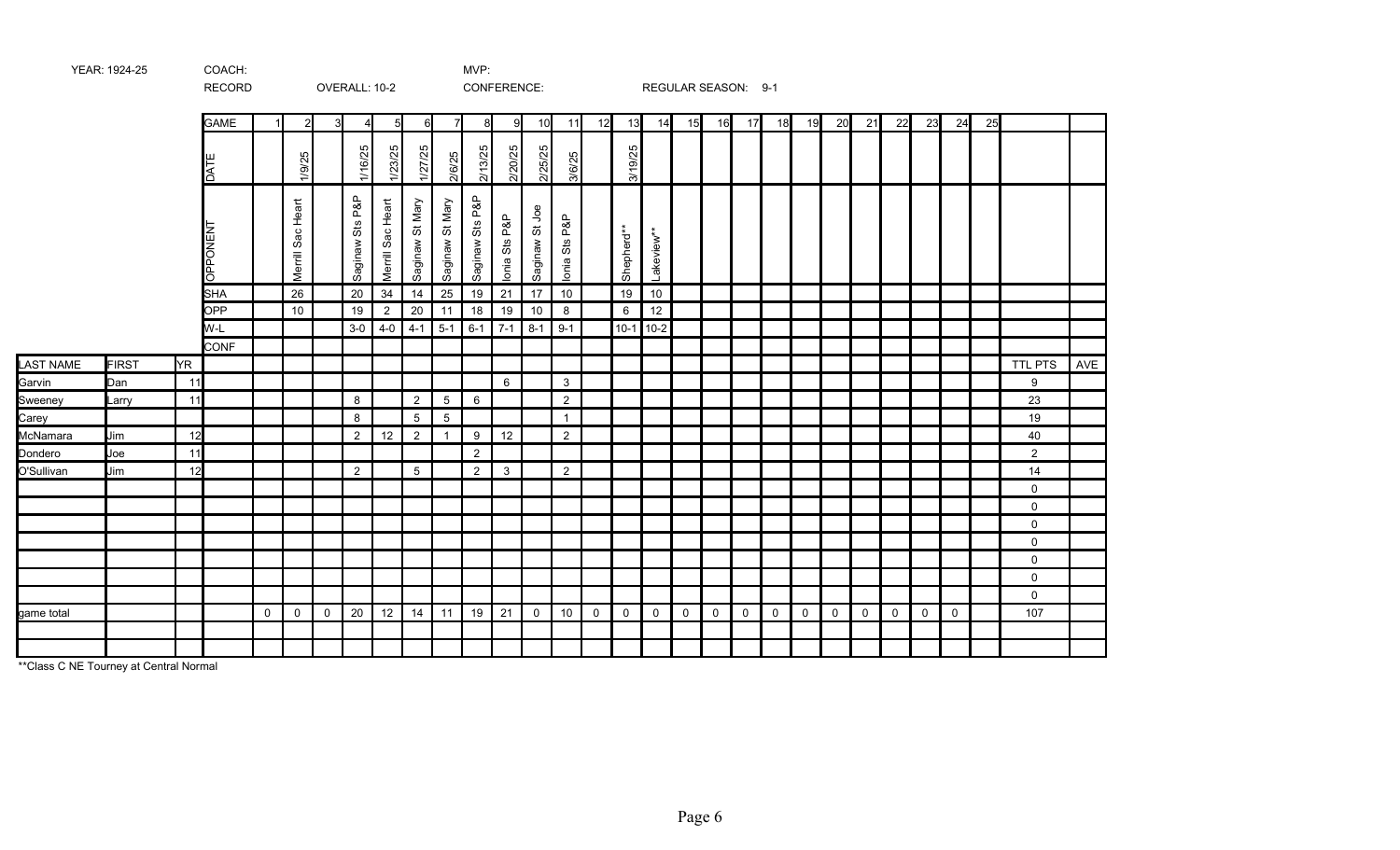|            |              |     | RECORD      |                |                   |             | OVERALL:         |                |                     |                |                | CONFERENCE:      |             |                                                  |             |                          |                  |             | REGULAR SEASON: |             |              |             |              |                     |             |                     |             |    |                |     |
|------------|--------------|-----|-------------|----------------|-------------------|-------------|------------------|----------------|---------------------|----------------|----------------|------------------|-------------|--------------------------------------------------|-------------|--------------------------|------------------|-------------|-----------------|-------------|--------------|-------------|--------------|---------------------|-------------|---------------------|-------------|----|----------------|-----|
|            |              |     | <b>GAME</b> |                | 2 <sup>1</sup>    |             |                  | 5 <sub>l</sub> | 6                   | $\overline{7}$ | 8              | 9                | 10          | 11                                               | 12          |                          | $13$ $14$        | 15          | 16              | 17          | 18           | 19          | 20           | 21                  | 22          | 23                  | 24          | 25 |                |     |
|            |              |     | <b>DATE</b> |                |                   |             |                  |                |                     |                |                |                  |             |                                                  |             |                          |                  |             |                 |             |              |             |              |                     |             |                     |             |    |                |     |
|            |              |     | OPPONENT    |                | St Joe<br>Saginaw | Gladwin     | Flint St Michael | Saginaw St Joe | Merrill Sac Heart   | Indian School  | Shepherd       | Flint St Michael | Gladwin     | <b>Andrew</b><br>$\breve{\mathrm{o}}$<br>Saginaw |             | St Mary**<br>City<br>Bay | Det Holy Rosary* |             |                 |             |              |             |              |                     |             |                     |             |    |                |     |
|            |              |     | <b>SHA</b>  |                | 14                |             | 9                | $\overline{4}$ |                     | 11             | 24             |                  |             |                                                  |             | 15                       | 8                |             |                 |             |              |             |              |                     |             |                     |             |    |                |     |
|            |              |     | <b>OPP</b>  |                | $5\overline{)}$   |             | 10               | $\overline{7}$ |                     | $\overline{4}$ | $\overline{4}$ |                  |             |                                                  |             | 10                       | 25               |             |                 |             |              |             |              |                     |             |                     |             |    |                |     |
|            |              |     | W-L         |                |                   |             |                  |                |                     |                |                |                  |             |                                                  |             |                          |                  |             |                 |             |              |             |              |                     |             |                     |             |    |                |     |
|            |              |     | <b>CONF</b> |                |                   |             |                  |                |                     |                |                |                  |             |                                                  |             |                          |                  |             |                 |             |              |             |              |                     |             |                     |             |    |                |     |
| LAST NAME  | <b>FIRST</b> | YR. |             |                |                   |             |                  |                |                     |                |                |                  |             |                                                  |             |                          |                  |             |                 |             |              |             |              |                     |             |                     |             |    | TTL PTS        | AVE |
| McNamara   | Jim          | 11  |             |                |                   |             |                  |                |                     | $\overline{2}$ |                |                  |             |                                                  |             |                          |                  |             |                 |             |              |             |              |                     |             |                     |             |    | $\overline{a}$ |     |
| O'Sullivan | Jim          | 11  |             |                | $\mathbf{3}$      |             |                  |                |                     | $\overline{4}$ |                |                  |             |                                                  |             |                          |                  |             |                 |             |              |             |              |                     |             |                     |             |    | $\overline{7}$ |     |
| Kane       | Tom          | 12  |             |                | 11                |             |                  |                |                     | $\mathbf{3}$   |                |                  |             |                                                  |             |                          |                  |             |                 |             |              |             |              |                     |             |                     |             |    | 14             |     |
| Dondero    | Joe          | 10  |             |                |                   |             |                  |                |                     | $\overline{2}$ |                |                  |             |                                                  |             |                          |                  |             |                 |             |              |             |              |                     |             |                     |             |    | $\overline{2}$ |     |
| Fate       |              |     |             |                |                   |             |                  |                |                     |                |                |                  |             |                                                  |             |                          |                  |             |                 |             |              |             |              |                     |             |                     |             |    | 0              |     |
| Garvin     | Dan          | 10  |             |                |                   |             |                  |                |                     |                |                |                  |             |                                                  |             |                          |                  |             |                 |             |              |             |              |                     |             |                     |             |    | 0              |     |
|            |              |     |             |                |                   |             |                  |                |                     |                |                |                  |             |                                                  |             |                          |                  |             |                 |             |              |             |              |                     |             |                     |             |    | 0              |     |
|            |              |     |             |                |                   |             |                  |                |                     |                |                |                  |             |                                                  |             |                          |                  |             |                 |             |              |             |              |                     |             |                     |             |    | 0              |     |
|            |              |     |             |                |                   |             |                  |                |                     |                |                |                  |             |                                                  |             |                          |                  |             |                 |             |              |             |              |                     |             |                     |             |    | 0              |     |
|            |              |     |             |                |                   |             |                  |                |                     |                |                |                  |             |                                                  |             |                          |                  |             |                 |             |              |             |              |                     |             |                     |             |    | 0              |     |
|            |              |     |             |                |                   |             |                  |                |                     |                |                |                  |             |                                                  |             |                          |                  |             |                 |             |              |             |              |                     |             |                     |             |    | 0              |     |
|            |              |     |             |                |                   |             |                  |                |                     |                |                |                  |             |                                                  |             |                          |                  |             |                 |             |              |             |              |                     |             |                     |             |    | 0              |     |
|            |              |     |             |                |                   |             |                  |                |                     |                |                |                  |             |                                                  |             |                          |                  |             |                 |             |              |             |              |                     |             |                     |             |    | 0              |     |
| game total |              |     |             | $\overline{0}$ | 14                | $\mathbf 0$ | $\mathsf{O}$     | $\mathbf 0$    | $\mathsf{O}\xspace$ | 11             | $\mathsf 0$    | $\mathsf 0$      | $\mathbf 0$ | $\mathsf{O}$                                     | $\mathbf 0$ | $\mathsf{O}$             | $\mathsf 0$      | $\mathsf 0$ | $\mathbf 0$     | $\mathbf 0$ | $\mathsf{O}$ | $\mathbf 0$ | $\mathsf{O}$ | $\mathsf{O}\xspace$ | $\mathsf 0$ | $\mathsf{O}\xspace$ | $\mathbf 0$ |    | 25             |     |
|            |              |     |             |                |                   |             |                  |                |                     |                |                |                  |             |                                                  |             |                          |                  |             |                 |             |              |             |              |                     |             |                     |             |    |                |     |
|            |              |     |             |                |                   |             |                  |                |                     |                |                |                  |             |                                                  |             |                          |                  |             |                 |             |              |             |              |                     |             |                     |             |    |                |     |

\*\* Catholic Tourney in Ypsilanti

YEAR: 1923-24 COACH: Red Hicks COACH: Red Hicks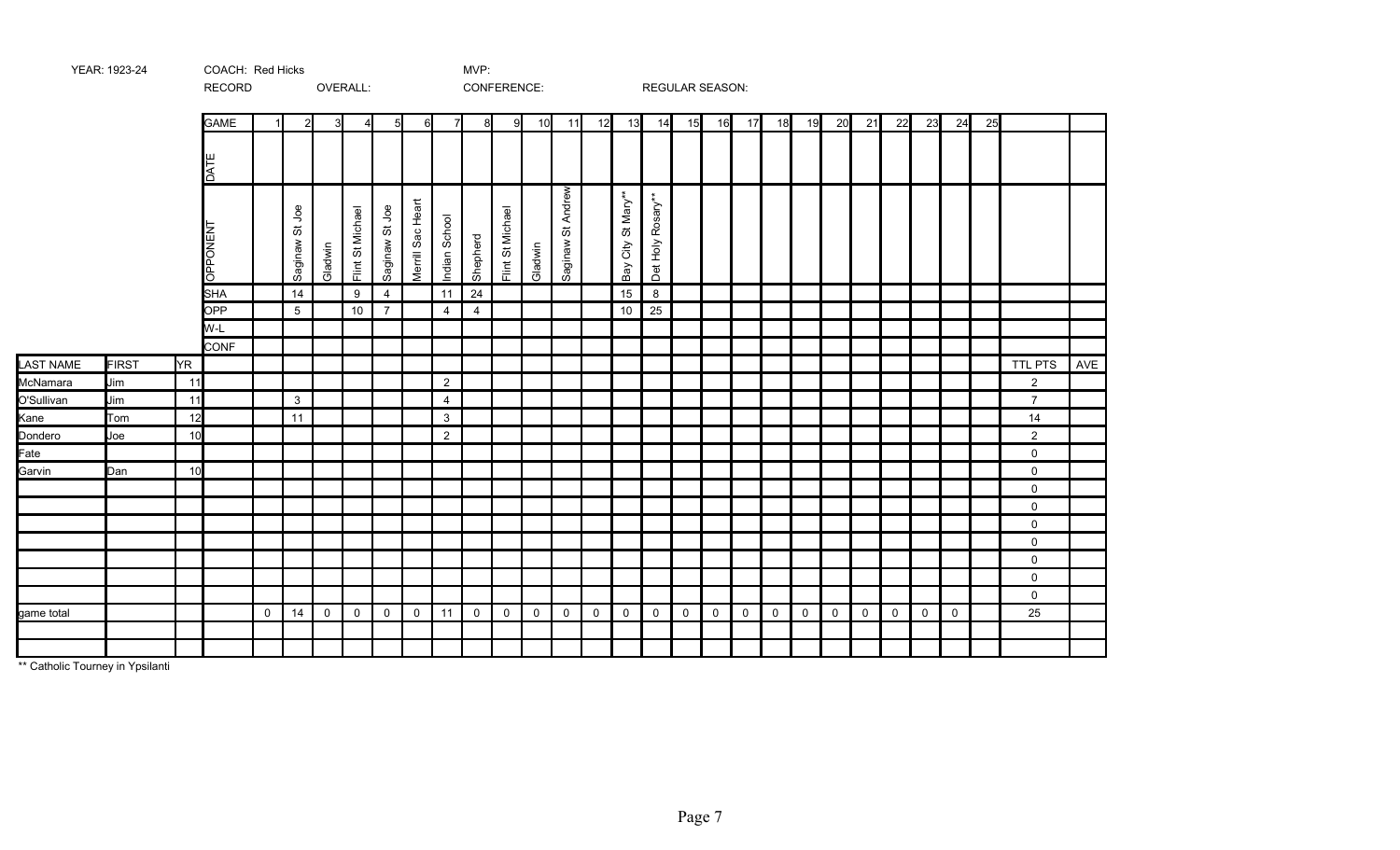|            |              |           | <b>RECORD</b> |             |                     |                 | OVERALL:            |                |                  |                |                     | CONFERENCE: |             |                                  |              |             | REGULAR SEASON: |             |                     |                     |             |             |             |             |             |             |              |    |                     |     |
|------------|--------------|-----------|---------------|-------------|---------------------|-----------------|---------------------|----------------|------------------|----------------|---------------------|-------------|-------------|----------------------------------|--------------|-------------|-----------------|-------------|---------------------|---------------------|-------------|-------------|-------------|-------------|-------------|-------------|--------------|----|---------------------|-----|
|            |              |           | <b>GAME</b>   |             | $\overline{2}$      | 3I              | 4                   | 5 <sup>1</sup> | $6 \blacksquare$ | 7 <sup>1</sup> | 8                   | 9           | 10          | 11                               | 12           | 13          | 14              | 15          | 16                  | 17                  | 18          | 19          | 20          | 21          | 22          | 23          | 24           | 25 |                     |     |
|            |              |           | <b>ATE</b>    |             | 1/19/23             | 1/26/23         |                     |                |                  |                |                     |             |             | 3/15/23                          |              |             |                 |             |                     |                     |             |             |             |             |             |             |              |    |                     |     |
|            |              |           | OPPONENT      |             | Merrill Sac Heart   | Saginaw St Mary |                     |                |                  |                |                     |             |             | St Mary<br>Saginaw <sup>\$</sup> |              |             |                 |             |                     |                     |             |             |             |             |             |             |              |    |                     |     |
|            |              |           | <b>SHA</b>    |             |                     | 11              |                     |                |                  |                |                     |             |             | 13                               |              |             |                 |             |                     |                     |             |             |             |             |             |             |              |    |                     |     |
|            |              |           | <b>OPP</b>    |             |                     | 13              |                     |                |                  |                |                     |             |             | 12                               |              |             |                 |             |                     |                     |             |             |             |             |             |             |              |    |                     |     |
|            |              |           | W-L           |             |                     |                 |                     |                |                  |                |                     |             |             |                                  |              |             |                 |             |                     |                     |             |             |             |             |             |             |              |    |                     |     |
|            |              |           | <b>CONF</b>   |             |                     |                 |                     |                |                  |                |                     |             |             |                                  |              |             |                 |             |                     |                     |             |             |             |             |             |             |              |    |                     |     |
| LAST NAME  | <b>FIRST</b> | <b>YR</b> |               |             |                     |                 |                     |                |                  |                |                     |             |             |                                  |              |             |                 |             |                     |                     |             |             |             |             |             |             |              |    | TTL PTS             | AVE |
| Johnson    |              |           |               |             |                     |                 |                     |                |                  |                |                     |             |             |                                  |              |             |                 |             |                     |                     |             |             |             |             |             |             |              |    | $\mathbf 0$         |     |
| Kane       | Tom          | 11        |               |             |                     | $5\phantom{.0}$ |                     |                |                  |                |                     |             |             | 9                                |              |             |                 |             |                     |                     |             |             |             |             |             |             |              |    | 14                  |     |
| O'Sullivan | Jim          | 10        |               |             |                     | $\overline{4}$  |                     |                |                  |                |                     |             |             | $\boldsymbol{2}$                 |              |             |                 |             |                     |                     |             |             |             |             |             |             |              |    | 6                   |     |
| McNamara   | Jim          | 10        |               |             |                     | $\overline{2}$  |                     |                |                  |                |                     |             |             | $\overline{c}$                   |              |             |                 |             |                     |                     |             |             |             |             |             |             |              |    | 4                   |     |
| Dondero    | Joe          | -9        |               |             |                     |                 |                     |                |                  |                |                     |             |             |                                  |              |             |                 |             |                     |                     |             |             |             |             |             |             |              |    | $\mathbf 0$         |     |
|            |              |           |               |             |                     |                 |                     |                |                  |                |                     |             |             |                                  |              |             |                 |             |                     |                     |             |             |             |             |             |             |              |    | $\mathsf{O}\xspace$ |     |
|            |              |           |               |             |                     |                 |                     |                |                  |                |                     |             |             |                                  |              |             |                 |             |                     |                     |             |             |             |             |             |             |              |    | $\mathsf{O}$        |     |
|            |              |           |               |             |                     |                 |                     |                |                  |                |                     |             |             |                                  |              |             |                 |             |                     |                     |             |             |             |             |             |             |              |    | $\mathbf 0$         |     |
|            |              |           |               |             |                     |                 |                     |                |                  |                |                     |             |             |                                  |              |             |                 |             |                     |                     |             |             |             |             |             |             |              |    | $\mathsf{O}$        |     |
|            |              |           |               |             |                     |                 |                     |                |                  |                |                     |             |             |                                  |              |             |                 |             |                     |                     |             |             |             |             |             |             |              |    | $\mathbf 0$         |     |
|            |              |           |               |             |                     |                 |                     |                |                  |                |                     |             |             |                                  |              |             |                 |             |                     |                     |             |             |             |             |             |             |              |    | $\mathbf 0$         |     |
|            |              |           |               |             |                     |                 |                     |                |                  |                |                     |             |             |                                  |              |             |                 |             |                     |                     |             |             |             |             |             |             |              |    | $\mathbf{0}$        |     |
|            |              |           |               |             |                     |                 |                     |                |                  |                |                     |             |             |                                  |              |             |                 |             |                     |                     |             |             |             |             |             |             |              |    | $\mathbf 0$         |     |
| game total |              |           |               | $\mathsf 0$ | $\mathsf{O}\xspace$ | 11              | $\mathsf{O}\xspace$ | $\mathsf{O}$   | $\mathsf 0$      | $\mathsf 0$    | $\mathsf{O}\xspace$ | $\mathsf 0$ | $\mathsf 0$ | 13                               | $\mathsf{O}$ | $\mathsf 0$ | $\mathsf 0$     | $\mathbf 0$ | $\mathsf{O}\xspace$ | $\mathsf{O}\xspace$ | $\mathbf 0$ | $\mathsf 0$ | $\mathbf 0$ | $\mathbf 0$ | $\mathsf 0$ | $\mathsf 0$ | $\mathsf{O}$ |    | 24                  |     |
|            |              |           |               |             |                     |                 |                     |                |                  |                |                     |             |             |                                  |              |             |                 |             |                     |                     |             |             |             |             |             |             |              |    |                     |     |
|            |              |           |               |             |                     |                 |                     |                |                  |                |                     |             |             |                                  |              |             |                 |             |                     |                     |             |             |             |             |             |             |              |    |                     |     |

Page 8